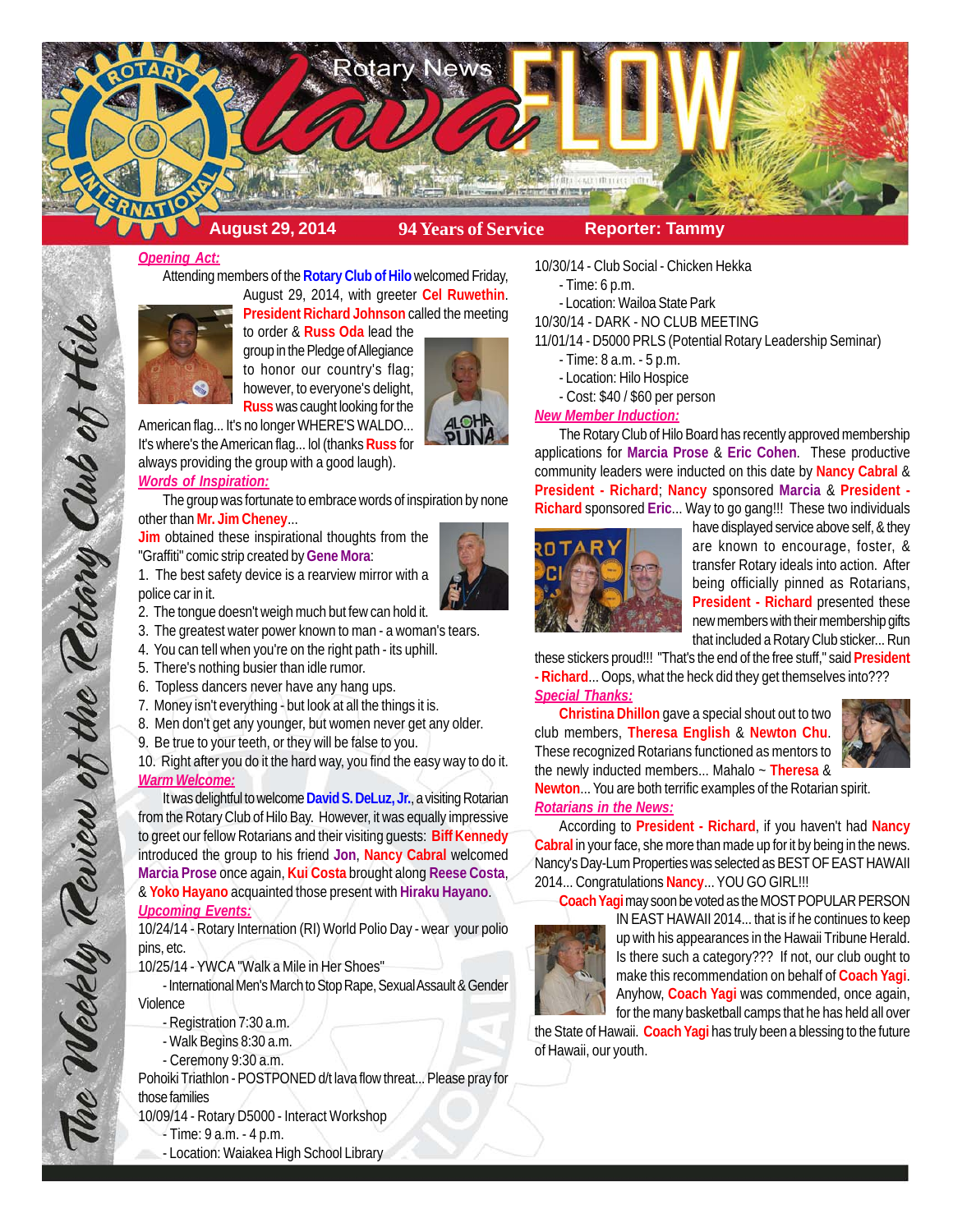## *Birthdays:*

**Corey Kawamoto** August 1 **Misti Tyrin** August 1 **Jerry Watanabe** August 28

### *Club Anniversary:*

**Donald Straney** August 3, 2010 (4) **Kui Costa** August 6, 2010 (4) **Wally Wong** August 6, 2010 4) **Cel Ruwethin** August 12, 2011 (3) **Lorraine Inouye** August 28, 2009 (5)

### *Wedding Anniversary:*

**Glenn & Anne Harris** August 1 (16) **Gail & Gordon Takaki** August 2 (34) **Jenny & Richard Johnson** August 30 (45)

#### *Announcements:*

- **Fri. September 5 District Governor Laura Steelquist**
- **Fri. September 12 -UH Basketball Coach CE Coleman**
- **Fri. September 19 Doug Simons Canada France Hawaii Telescope**
- **Fri. September 26 -Habitat for Humanity Julie Hugo**

**Fri. October 24 - Al Jubitz, Rotary Club of Portland House of Friendship - Peace Through Rotary Thurs. October 30 -Club Social - Hekka Party Fri. October 31 -No Meeting**

President .......................................... Richard Johnson President Elect ................................. Wally Wong Immediate Past President ............... Kerry Glass Vice President ................................. Mitchell Dodo Secretary .......................................... Susan Munro Treasurer .......................................... Corey Kawamoto Sergeant-at-Arms ............................. Cindy Boots Membership ..................................... Christina Dhillon Public Relations .............................. Alberta Dobbe Rotary Foundations ........................ Alan Kusunoki Club Service ................................... Tom Brown International Service ......................... Jenny Johnson Community Service ....................... Misti Tyrin Youth Service ................................... Glenn Harris Vocational Service .......................... Biff Kennedy

### Here's the results of BEST OF EAST HAWAII 2014:

- HPM Building Supply **Bob Fujimoto**
- Day-Lum Properties **Nancy Cabral**
- Creative Arts Hawaii **Connie Kurohara**
- Lex Brodies Tires **Chuck Porter**
- Suisan **Dirk Yoshina**
- Hawaii Printing Corporation **Ed Hara**
- Subway **Steve Handy**
- Dodo Mortuary **Mitchell Dodo**
- BJ Penn Gym **Lorraine Shin**
- Friends of the Rotary Club of Hilo:
- Hilo Rice Noodle Restuarant
- Hilo Hawaiian Hotel
- Hilo Medical Center
- *Let's Celebrate:*

### *Birthdays* -

**Jerry Watanabe** 8/28... Happy B-Day!!! *Wedding Anniversaries* -

None (may be due to the many planned summer vacations during this time period)

 *Club Anniversaries* - **Lorraine Inouye** 8/28 - 5 years...Way to go!!!

*Family & Friends:*



**President - Richard** recognized **Yoko** & **Kui** for bringing in their family members to this club meeting. He also emphasized the need & importance of bringing guests (potential members) to our club meetings... "It's everyones job!"

**President - Richard** stated that the only other guests brought to the club meetings was his guest, & the other guest was **Tammy H. Silva's** 11 year old daughter, **Kulia Silva**. Thus, only 1 eligible guest in 2 months... We got this... Let's rock more members!!! With the new inductees, we are now up to 69 members. That's 8 members shy of our goal of hitting 77 members this year.

*D5000 Rotaplast Mission to Romania* - Spring 2015

- Rotaplast: Treat lip & palate anomalies
- Over 17,000 children in 25 countries were treated
- D5000 will be sending a team of trained physicians to Romania

- Each **\$1** will be magnified 3.5 times with the Global Grant \$\$\$

- Our club raised a total of **\$520** last Friday
- We also received a **\$300** donation for this mission
- All donations are tax deductible
- Checks may be made to: Rotary District 5000 Foundation
- This is your last chance to donate

## *\$\$ Happy Dollars \$\$:*

**Biff Kennedy** was **50 bucks** happy because



49 years ago, he had dinner at his folks home in the northern edge of California. A gal that worked for his dad was a guest at that very same dinner party... **Biff** is a smooth operator... He got married 5 months later. Way

to go, **Biff**!!! By the way, were there rules back then prohibiting nepotism in your family's business??? Just kidding... just kidding... Congratulations to you & the Mrs. (it was a good thing that you didn't miss supper or dessert on that night).

**Nancy Cabral** was happy because Day Lum was voted Best of East Hawaii once again. She also identified that **Connie Kurohara** of Creative Arts



created ALOHA PUNA shirts... She (**Nancy**) had her fingers & everything else crossed as she hoped that it was Connie's business organization that created ALOHA PUNA products following Hurricane Iselle, & not

some outer island company... That's right, **Connie**, DEFEND HAWAII. **Nancy** brought a few t-shirts & she gladly donated **\$100** happy dollars.

**Yoko** was **\$10** happy since more than 120 students signed up for the interact club. She identified that it was difficult to join the interact general meetings. She encouraged Rotarians to please sign up for the meetings, especially the Tuesday



meetings. They would appreciate guest speakers; each Rotarian could share a story or two of his or her profession. **Yoko** also indicated that, most recently, **Newton Chu** was a fantastic emcee at an important & impressionable event.

**Connie Kurohara** was happy for the Best of

East Hawaii vote, for their ALOHA PUNA t-shirts, & for Hawaii United Way. She gave thanks to those that helped the residents in need & for those who purchased a t-shirt. **Connie** was very touched by the ALOHA SPIRIT from the HELCO



men, as some of these men were from the outer islands & they worked 7d per week at 12 - 16 hours daily. "They all brought shirts & took a picture at bay front; 200 of them with their shirts," as per **Connie**. **Connie's** organization donated **\$1700** to this cause. She also identified that these men wanted to spend their money here on this island to provide support in anyway that they could. Loud shout out to the associates of HELCO.

**Glen Harris** stated that it is wonderful to see the tshirts... With this, he dipped **\$20** into the Puna Relief Fund for our club. On a side note, **Glen** wanted to share with **Chuck Porter** that he met **Anita** of Lex Brodies, & he truly appreciated her help... **Chuck**

## Photos by **Mitchell Dodo**